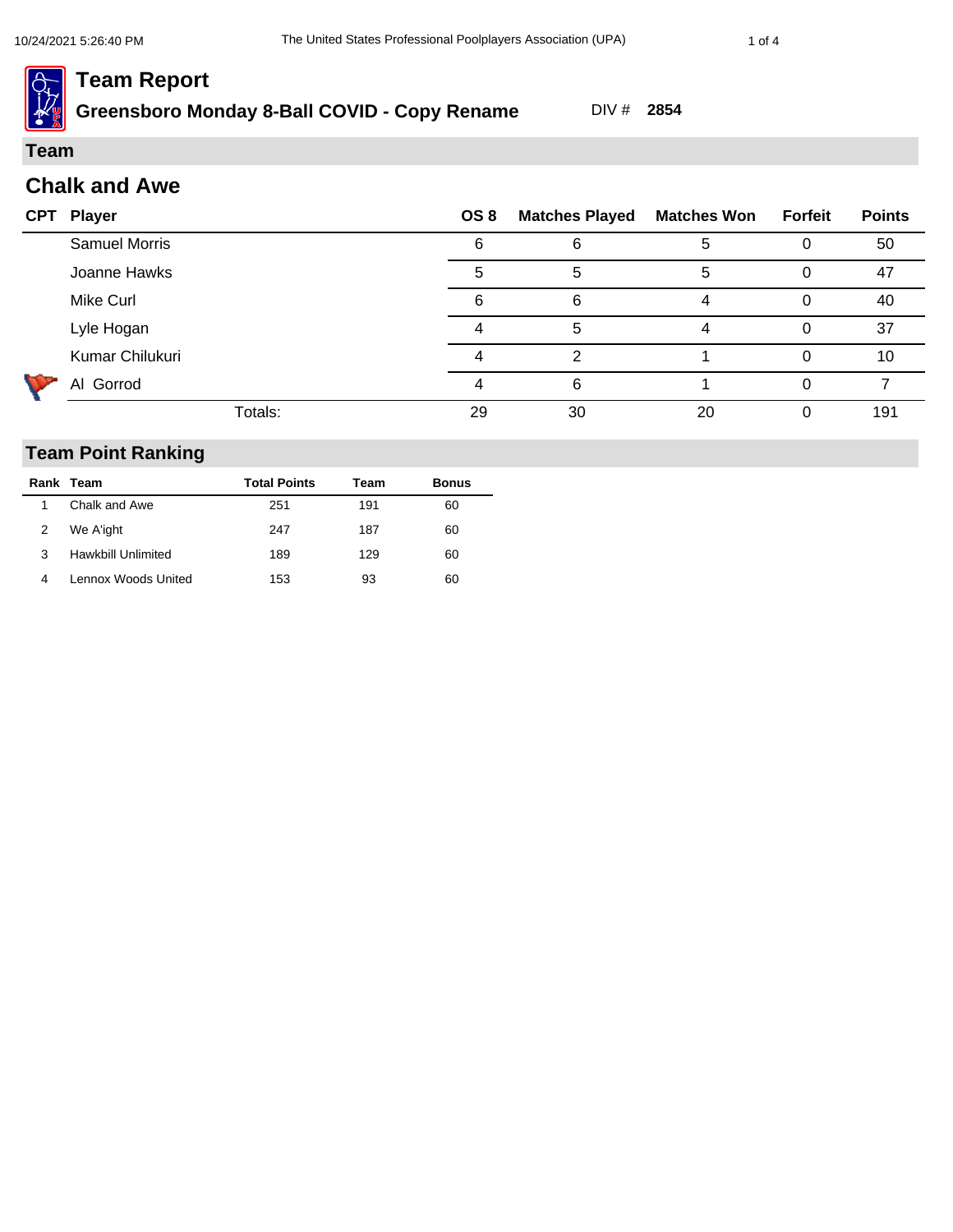**Greensboro Monday 8-Ball COVID - Copy Rename** DIV # **2854**

#### **Team**

## **Hawkbill Unlimited**

| <b>CPT</b> | Player                                  | OS 8          | <b>Matches Played</b> | <b>Matches Won</b> | <b>Forfeit</b> | <b>Points</b> |
|------------|-----------------------------------------|---------------|-----------------------|--------------------|----------------|---------------|
|            | Jeffery Marshall                        | 6             | 5                     | 5                  | 0              | 50            |
|            | Jeff Mills                              | 5             | 5                     | 3                  | 0              | 27            |
|            | Ben *Chicken Wing* Campbell (Left Team) | 2             | 3                     | $\overline{2}$     | 0              | 20            |
|            | Chris Cardwell                          | 3             | 4                     |                    | 0              | 16            |
|            | <b>Matthew McFatter</b>                 |               | 6                     |                    | 0              | 16            |
|            | Kumar Chilukuri (Left Team)             | 4             | 2                     | 0                  | 0              | 0             |
|            | Jerry Warner                            | 3             | 2                     | $\Omega$           | 0              | $\Omega$      |
|            | <b>Eddie Leiss</b>                      | 4             |                       | 0                  | 0              | 0             |
|            | Olivia Burkart                          | $\mathcal{P}$ | 2                     | $\Omega$           | 0              | 0             |
|            | Totals:                                 | 33            | 30                    | 12                 |                | 129           |

|   | Rank Team                 | <b>Total Points</b> | Team | <b>Bonus</b> |
|---|---------------------------|---------------------|------|--------------|
|   | Chalk and Awe             | 251                 | 191  | 60           |
|   | We A'ight                 | 247                 | 187  | 60           |
|   | <b>Hawkbill Unlimited</b> | 189                 | 129  | 60           |
| 4 | Lennox Woods United       | 153                 | 93   | 60           |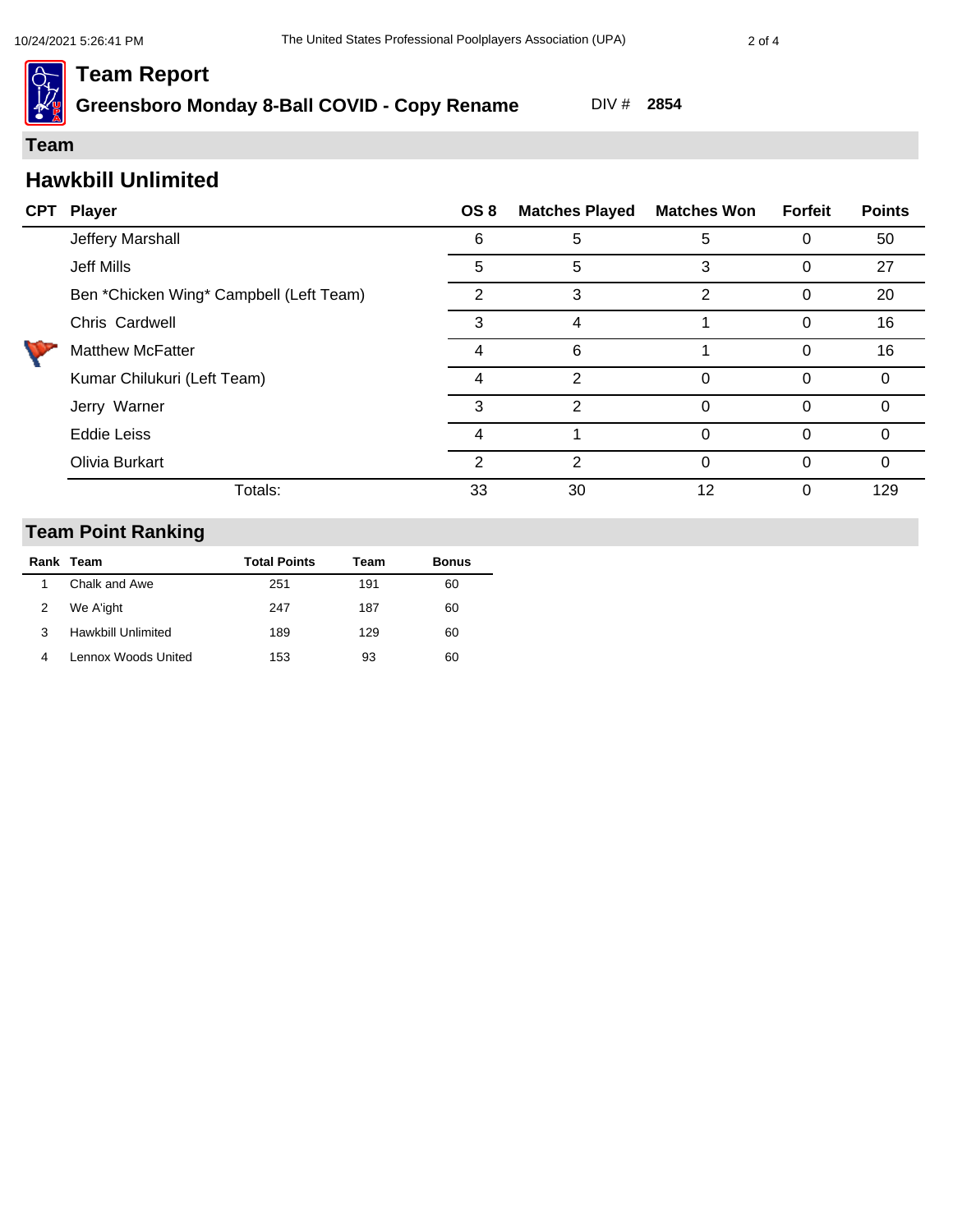**Greensboro Monday 8-Ball COVID - Copy Rename** DIV # **2854**

#### **Team**

 $\overline{\phantom{0}}$ 

## **Lennox Woods United**

| <b>CPT</b> | <b>Player</b>                       | OS 8 | <b>Matches Played</b> | <b>Matches Won</b> | Forfeit | <b>Points</b> |
|------------|-------------------------------------|------|-----------------------|--------------------|---------|---------------|
|            | Jessica Wallace                     | 3    | 5                     | 2                  | 0       | 26            |
|            | David Pauly                         | 3    |                       | 2                  | 0       | 23            |
|            | Aaron Saint                         | 5    | 6                     | 2                  | 0       | 20            |
|            | Chuck Waugh                         |      |                       | $\mathcal{P}$      | 0       | 17            |
|            | Jeff Dobbs                          | 9    |                       |                    |         |               |
|            | Darren Mullahey - Renewal Due - 9/1 | 5    |                       | $\Omega$           | 0       | $\Omega$      |
|            | Hunter Trotter - Renewal Due - 9/1  | 4    | $\mathcal{P}$         | 0                  | 0       | 0             |
|            | Emil Dovan - Renewal Due - 9/1      | 5    | 4                     | $\Omega$           | 0       | $\Omega$      |
|            | Totals:                             | 41   | 30                    | 9                  | 0       | 93            |

|   | Rank Team                 | <b>Total Points</b> | Team | <b>Bonus</b> |
|---|---------------------------|---------------------|------|--------------|
|   | Chalk and Awe             | 251                 | 191  | 60           |
|   | We A'ight                 | 247                 | 187  | 60           |
| 3 | <b>Hawkbill Unlimited</b> | 189                 | 129  | 60           |
| 4 | Lennox Woods United       | 153                 | 93   | 60           |